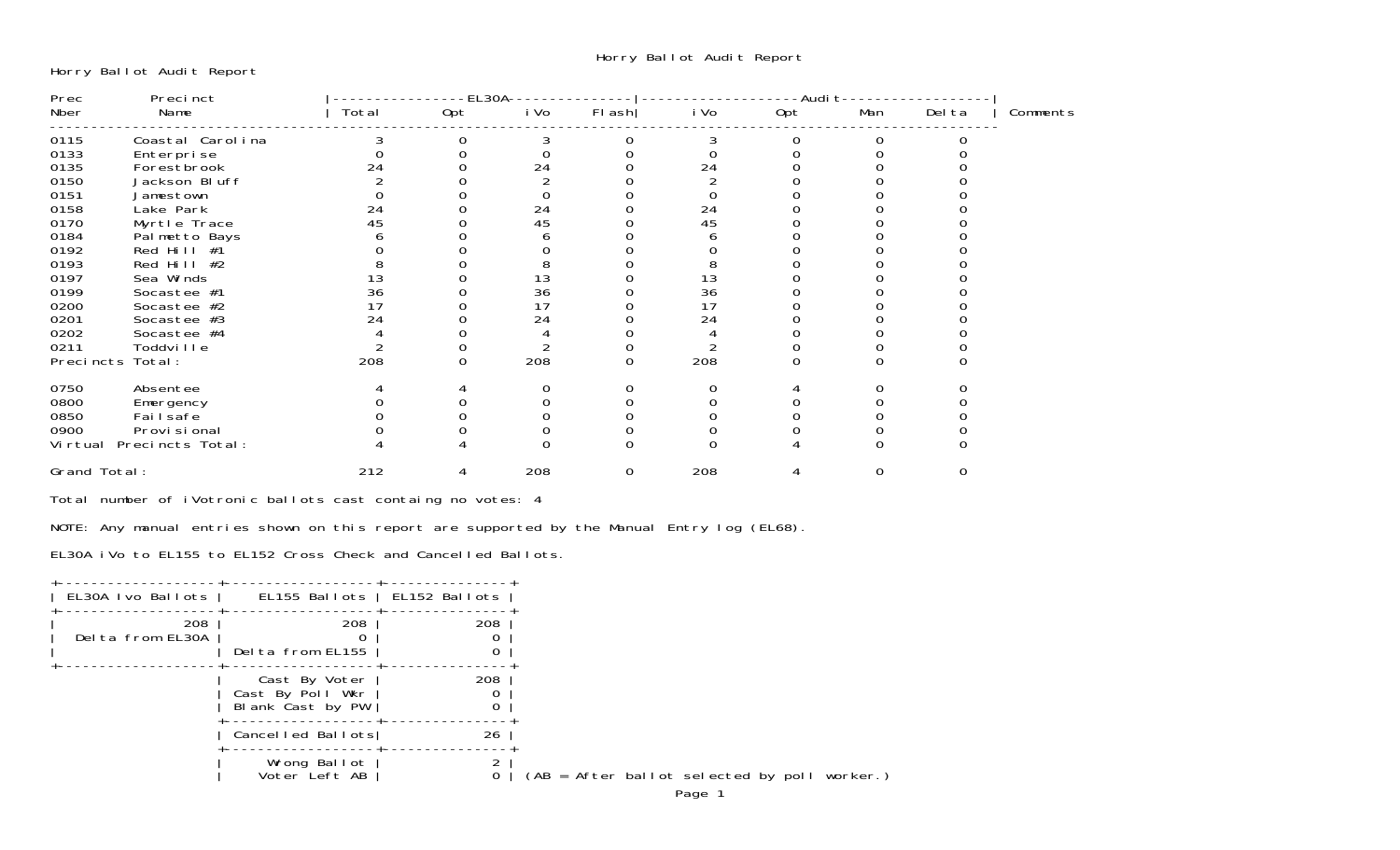|                  |    | Horry Ballot Audit Report                     |
|------------------|----|-----------------------------------------------|
| Voter Left BB    |    | (BB = Before ballot selected by poll worker.) |
| Voter Request    |    |                                               |
| Printer Problem  |    |                                               |
| Terminal Problem |    |                                               |
| Other Reason     | 16 |                                               |
|                  |    |                                               |

How to read this report.

This is the ballot level report. It compares the number of ballots cast in the tabulation report, the EL30A with the number of ballots cast in the audit data.

The values read from the EL30A report are reported in four categories; Total, Optical (Opt), iVotronic (iVo) and Flash. None of these values on each line are calculated but parsed from the actual report. The total lines are the calculated sums of the individual precince line values.

The Opt totals are the total number of ballots cast on paper ballots that were scanned into the optical scanner and transferred to the tabulation computer via memory stick or ZipDisk (depending on the type of device, M100 or M650 used to scan the ballots.) Optical totals should exist only in some but not all of the Virtual Precincts at the bottom of the table.

The iVo totals are the results gathered from the PEBs (Personal Electronic Ballot) which are used to open and close an iVotronic voting machine and, after the polls have closed, gather the ballots cast for transmission to the tabulation system.

The Flash totals are the totals that are read from the flash cards in the rare event that the ballots cannot be copied from the machine to the PEB or from the PEB to the tabulating machine.

The values on the Audit side come from the iVotronic audit data that is read from the flash cards as part of the audit process. That process combines the individual machine data into two master audit files, the EL155 Vote image log and the EL152 iVotronic event log. The EL155 contains a record of all the votes cast on a ballot. The vote images indicate the machine 0counting the number of asterisks in a precint we get the number of ballots cast in that precinct. That number should always match the number in the iVo column on the EL30A side of the report.

Optical ballots do not have electonically readable audit files. So if the audit data iVotronic total does not match the EL30A Total value, the auditor is prompted to read the paper report from the optical scanner and enter the total ballots cast into the auditing program.

If the sum of the audit iVotronic and Optical ballots cast still do not match the EL30A total value, then the audit software reads the EL68 Manual Entry log for any changes made in that precinct to either the iVo or Opt totals by the CEC staff. It displays any manual entries to the auditor for inclusion into the totals. If accepted by the auditor these entries are automatically added to the Man column from the Manual Entry log.

Finally, the audit software calculates the Delta value which should be zero unless the sum of the iVo, the Opt and the Man do not match the EL30A Total column. If the Delta is greater than zero then audit data is missing. A comment will be placed on that line in the report indicating missing audit data. If the Delta value is less than zero then there are more ballots in the audit data than there are in the tabulated data and a comment will be placed on that line in the report.

Wherever possible, the audit system will attempt to indicate where the difference is by displaying the iVotronic machine numbers and the number of ballots cast on that machine that exist in the audit data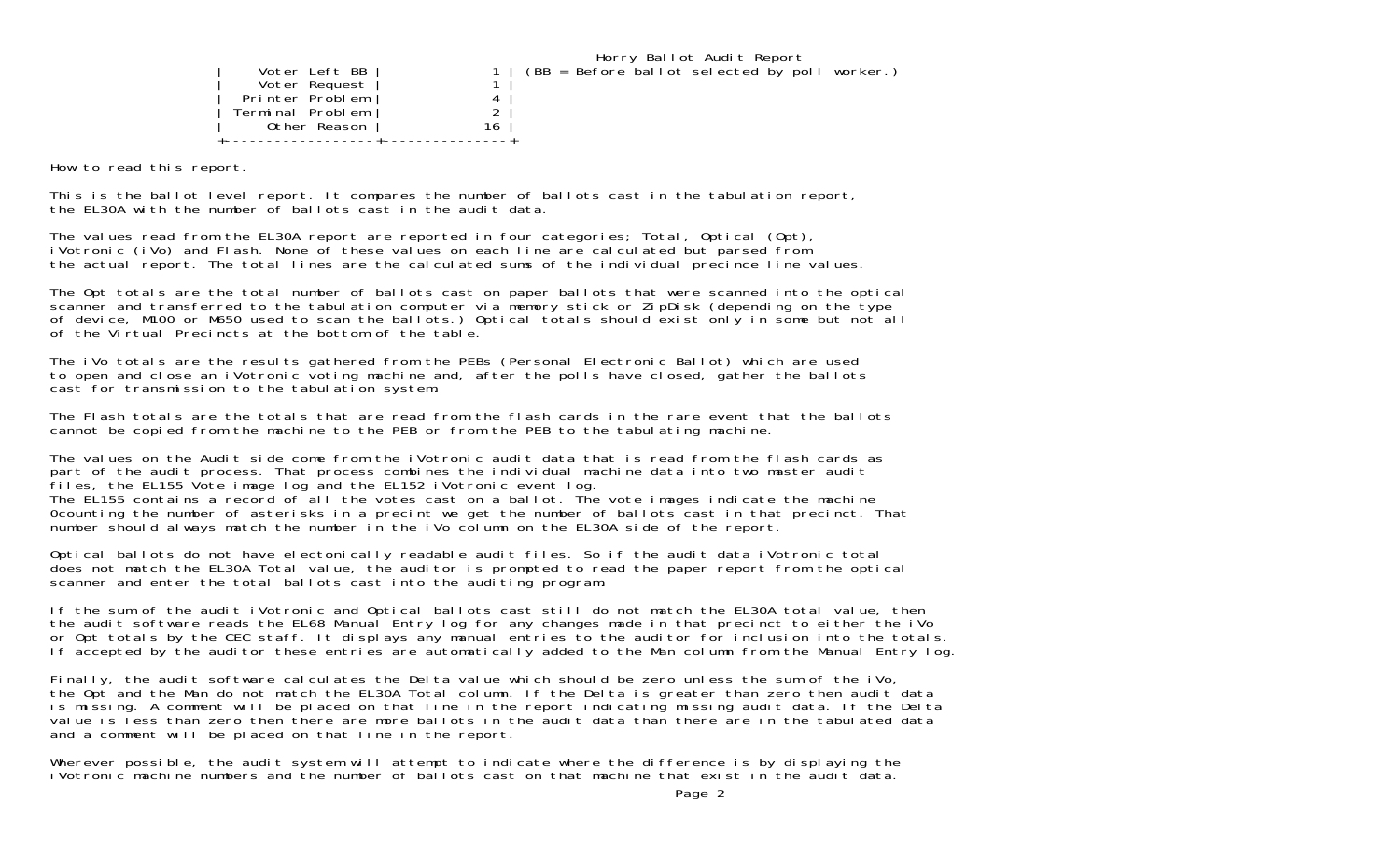## Horry Ballot Audit Report

In the case of missing tabulated data, it might be possible to identify a machine that has the same number of ballots cast as the delta value and that number and ballot count will be highlited with a < sign. If there is a non zero Delta value there will be an entry by the auditor explaining the variance.

Finally, there is a EL30A iVo to EL155 to EL152 Cross Check and Cancelled Ballots table in the report This table should indicate that the nubmer ballots cast in the EL30A match the numbers in the EL155 and the EL152 report. Then there are some statistics pulled from the EL152 repor that indicate how many ballots were cast by the voter and the number cast by the poll worker. Lastly the number of ballots that were cancelled and the reason they were cancelled. It should be noted that the reason cancelled is chosen from a pull down menu presented to the poll worker when a ballot is cancelled, there is no way to validate the poll worker's choice.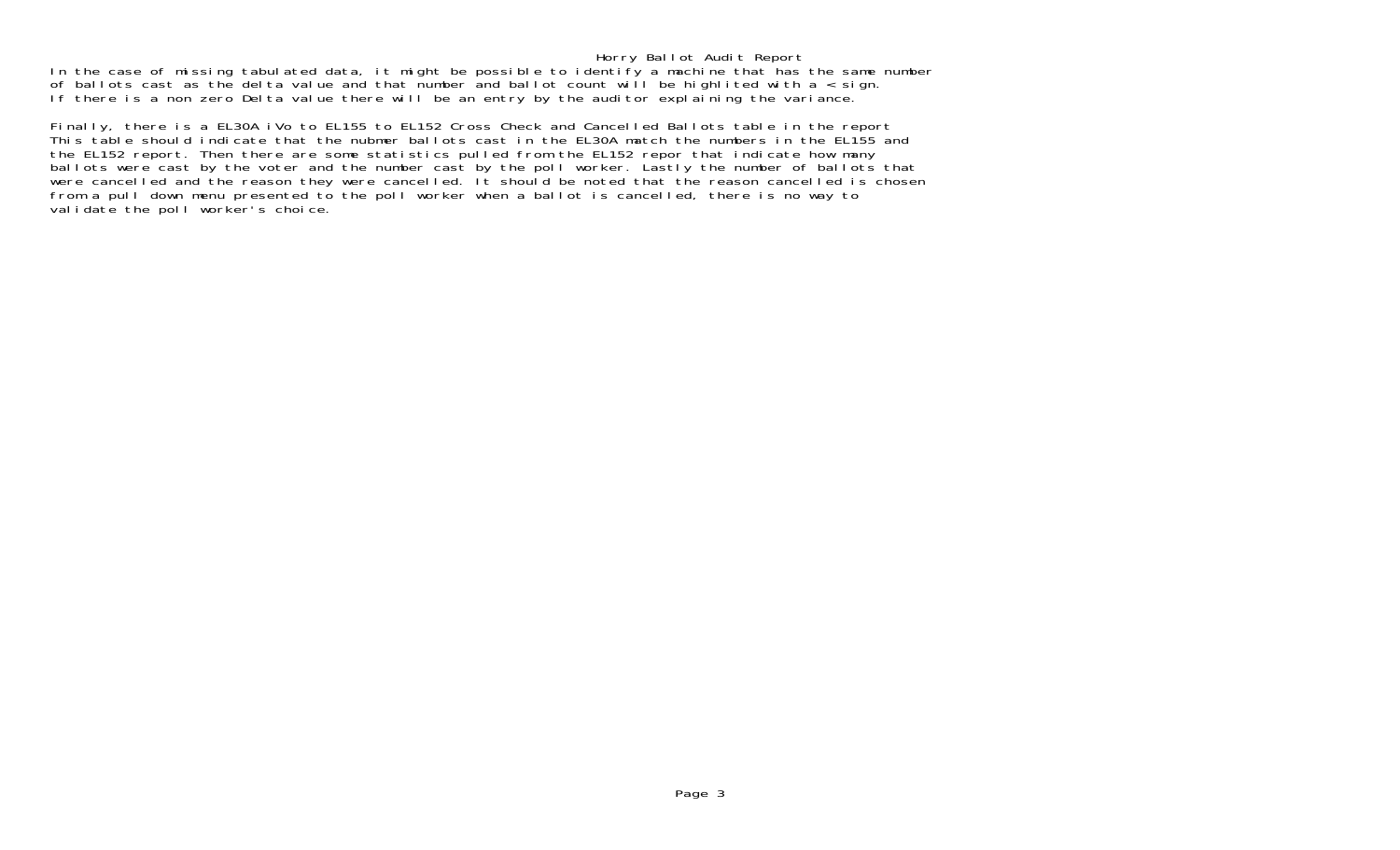Horry Vote Level Audit Report

Horry Vote Audit

| Precinct Number / Name                                                                |                                           |       |                            |                                              |                            |                                  |                      |                                  |                                                                            |
|---------------------------------------------------------------------------------------|-------------------------------------------|-------|----------------------------|----------------------------------------------|----------------------------|----------------------------------|----------------------|----------------------------------|----------------------------------------------------------------------------|
| 0ffice                                                                                | Candi date                                | Party |                            | Total Optical iVo Flash                      |                            |                                  | i Vo                 |                                  | Del ta   Comments                                                          |
| 0115 Coastal Carolina<br>State House of Rep. Dist. 68<br>State House of Rep. Dist. 68 | Heather Ammons Crawford (REP)<br>Write-In |       | $\frac{2}{1}$              | $\begin{matrix}0\\0\end{matrix}$             | $\frac{2}{1}$              | $\begin{matrix}0\\0\end{matrix}$ | $\frac{2}{1}$        | $\begin{matrix}0\\0\end{matrix}$ |                                                                            |
| 0133 Enterprise<br>State House of Rep. Dist. 68<br>State House of Rep. Dist. 68       | Heather Ammons Crawford (REP)<br>Write-In |       | $\mathbf 0$<br>$\Omega$    | $_{0}^{0}$                                   | $\mathbf 0$<br>$\Omega$    |                                  |                      |                                  | 0 * No Audit Data expected or found<br>0 * No Audit Data expected or found |
| 0135 Forestbrook<br>State House of Rep. Dist. 68<br>State House of Rep. Dist. 68      | Heather Ammons Crawford (REP)<br>Write-In |       | 21                         | $\mathsf O$<br>$\Omega$                      | 21<br>$\overline{1}$       | $\mathsf{O}$<br>$\Omega$         | 21<br>$\overline{1}$ | $\boldsymbol{0}$<br>$\Omega$     |                                                                            |
| 0150 Jackson Bluff<br>State House of Rep. Dist. 68<br>State House of Rep. Dist. 68    | Heather Ammons Crawford (REP)<br>Write-In |       | $\overline{2}$<br>$\Omega$ | $\mathbf 0$<br>$\Omega$                      | $\overline{2}$<br>$\Omega$ |                                  | $\overline{2}$       | 0                                | 0 * No Audit Data expected or found                                        |
| 0151 Jamestown<br>State House of Rep. Dist. 68<br>State House of Rep. Dist. 68        | Heather Ammons Crawford (REP)<br>Write-In |       | $\mathbf 0$<br>$\Omega$    | $\mathbf 0$<br>$\overline{O}$                | 0<br>$\overline{0}$        |                                  |                      |                                  | 0 * No Audit Data expected or found<br>0 * No Audit Data expected or found |
| 0158 Lake Park<br>State House of Rep. Dist. 68<br>State House of Rep. Dist. 68        | Heather Ammons Crawford (REP)<br>Write-In |       | 24<br>$\Omega$             | $\mathbf 0$<br>$\overline{0}$                | 24<br>$\Omega$             |                                  | 24                   | $\overline{0}$                   | $0 *$ No Audit Data expected or found                                      |
| 0170 Myrtle Trace<br>State House of Rep. Dist. 68<br>State House of Rep. Dist. 68     | Heather Ammons Crawford (REP)<br>Write-In |       | 45<br>$\Omega$             | $\mathsf{O}\xspace$<br>$\mathbf 0$           | 45<br>$\Omega$             |                                  | 45                   | $\overline{0}$                   | 0 * No Audit Data expected or found                                        |
| 0184 Palmetto Bays<br>State House of Rep. Dist. 68<br>State House of Rep. Dist. 68    | Heather Ammons Crawford (REP)<br>Write-In |       | 6<br>$\Omega$              | $\begin{smallmatrix} 0\\0 \end{smallmatrix}$ | 6<br>$\overline{0}$        |                                  | 6 <sup>6</sup>       | $\overline{0}$                   | 0 * No Audit Data expected or found                                        |
| 0192 Red Hill #1<br>State House of Rep. Dist. 68<br>State House of Rep. Dist. 68      | Heather Ammons Crawford (REP)<br>Write-In |       | 0<br>$\Omega$              | $\mathbf 0$<br>$\overline{0}$                | 0<br>$\Omega$              |                                  |                      |                                  | 0 * No Audit Data expected or found<br>0 * No Audit Data expected or found |
| 0193 Red Hill #2<br>State House of Rep. Dist. 68<br>State House of Rep. Dist. 68      | Heather Ammons Crawford (REP)<br>Write-In |       | 8<br>$\Omega$              | $\overline{0}$<br>$\overline{0}$             | 8<br>$\Omega$              |                                  | - 8                  | $\overline{0}$                   | 0 * No Audit Data expected or found                                        |
| 0197 Sea Winds<br>State House of Rep. Dist. 68<br>State House of Rep. Dist. 68        | Heather Ammons Crawford (REP)<br>Write-In |       | 12                         | $\mathbf 0$<br>$\Omega$                      | 12<br>$\mathbf{1}$         | $\overline{0}$<br>$\Omega$       | 12<br>$\overline{1}$ | $\mathbf 0$<br>$\overline{O}$    |                                                                            |
| 0199 Socastee #1<br>State House of Rep. Dist. 68                                      | Heather Ammons Crawford (REP)             |       | 35<br>$D = 1$              | $\mathbf 0$                                  | 35                         | 0                                | 35                   | $\mathbf 0$                      |                                                                            |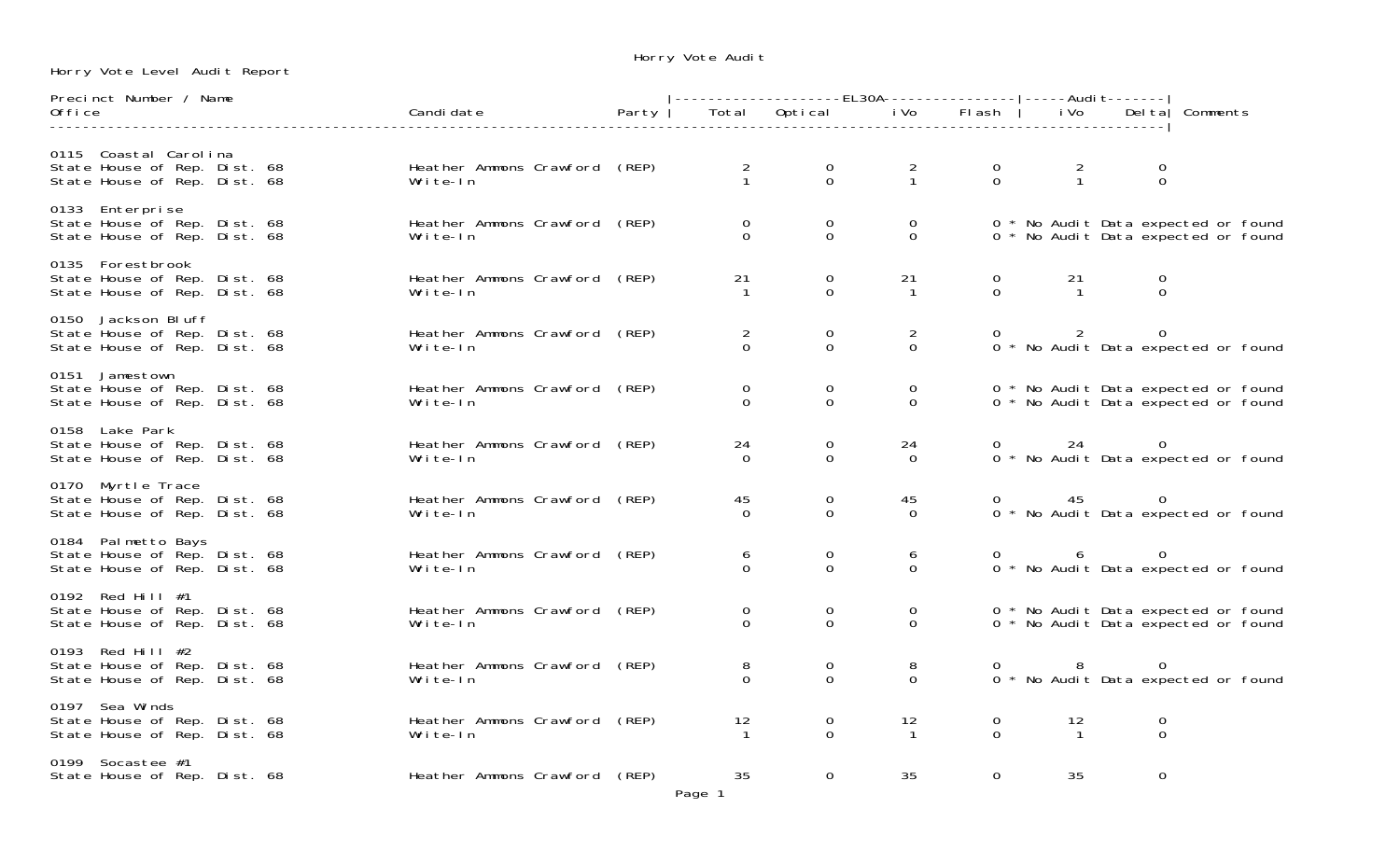|                                                                                                                            |  |                                     |       | Horry Vote Audit           |                            |                                        |               |    |                                                                                                          |
|----------------------------------------------------------------------------------------------------------------------------|--|-------------------------------------|-------|----------------------------|----------------------------|----------------------------------------|---------------|----|----------------------------------------------------------------------------------------------------------|
| State House of Rep. Dist. 68                                                                                               |  | Write-In                            |       |                            | $\Omega$                   | $\Omega$                               |               |    | 0 * No Audit Data expected or found                                                                      |
| 0200 Socastee #2<br>State House of Rep. Dist. 68<br>State House of Rep. Dist. 68                                           |  | Heather Ammons Crawford<br>Write-In | (REP) | 15                         | $\Omega$                   | $\begin{array}{c} 15 \\ 1 \end{array}$ | $\frac{0}{0}$ | 15 | $\Omega$                                                                                                 |
| 0201 Socastee #3<br>State House of Rep. Dist. 68<br>State House of Rep. Dist. 68                                           |  | Heather Ammons Crawford<br>Write-In | (REP) | 24<br>$\Omega$             | 0<br>$\Omega$              | $\begin{matrix} 24 \\ 0 \end{matrix}$  |               | 24 | 0 * No Audit Data expected or found                                                                      |
| 0202 Socastee #4<br>State House of Rep. Dist. 68<br>State House of Rep. Dist. 68                                           |  | Heather Ammons Crawford<br>Write-In | (REP) | 4<br>$\Omega$              | $\overline{0}$<br>$\Omega$ | 4<br>$\Omega$                          |               |    | $0 *$ No Audit Data expected or found                                                                    |
| 0211 Toddville<br>State House of Rep. Dist. 68<br>State House of Rep. Dist. 68                                             |  | Heather Ammons Crawford<br>Write-In | (REP) | $\overline{2}$<br>$\Omega$ | 0<br>$\mathbf 0$           | $\frac{2}{0}$                          |               |    | $0 * No$ Audit Data expected or found                                                                    |
| 0750 Absentee<br>State House of Rep. Dist. 68                                                                              |  | Heather Ammons Crawford             | (REP) | 4                          | $\overline{4}$             | $\Omega$                               |               |    | 0 * All votes cast for this candidate<br>* in this precient are optical.<br>* No Audit Data for optical. |
| State House of Rep. Dist. 68                                                                                               |  | Write-In                            |       | $\Omega$                   | $\mathbf 0$                | $\Omega$                               |               |    | 0 * No Audit Data expected or found                                                                      |
| 0800 Emergency<br>State House of Rep. Dist. 68<br>State House of Rep. Dist. 68                                             |  | Heather Ammons Crawford<br>Write-In | (REP) | 0<br>$\Omega$              | 0<br>$\Omega$              | $\overline{0}$<br>$\Omega$             |               |    | 0 * No Audit Data expected or found<br>0 * No Audit Data expected or found                               |
| 0850 Failsafe<br>State House of Rep. Dist. 68<br>State House of Rep. Dist. 68                                              |  | Heather Ammons Crawford<br>Write-In | (REP) | 0<br>$\Omega$              | 0<br>$\Omega$              | $\sigma$<br>$\Omega$                   |               |    | 0 * No Audit Data expected or found<br>0 * No Audit Data expected or found                               |
| Provi si onal<br>0900<br>State House of Rep. Dist. 68<br>State House of Rep. Dist. 68<br>There was no unmatched audit data |  | Heather Ammons Crawford<br>Write-In | (REP) | 0<br>$\Omega$              | 0<br>$\mathbf 0$           | $\overline{0}$<br>$\Omega$             |               |    | 0 * No Audit Data expected or found<br>0 * No Audit Data expected or found                               |

How to read this report.

This is the vote level report. It compares the number of votes cast for each candidate in the tabulation report with the number of ballots cast in the audit data for each candidates in each precinct.

The tabulated values as read from the EL30A report are reported in four categories; Total, Optical (Opt), iVotronic (iVo) and Flash. None of these values on each line are calculated but parsed from the actual report. In the EL30A report all Write-in votes are added together and reported as one candidate name - Write-in. The EL30A does not report individual Write-in candidates

The Opt totals are the total number of votes cast on paper ballots that were scanned into the optical scanner and transferred to the tabulation computer via memory stick or ZipDisk (depending on the type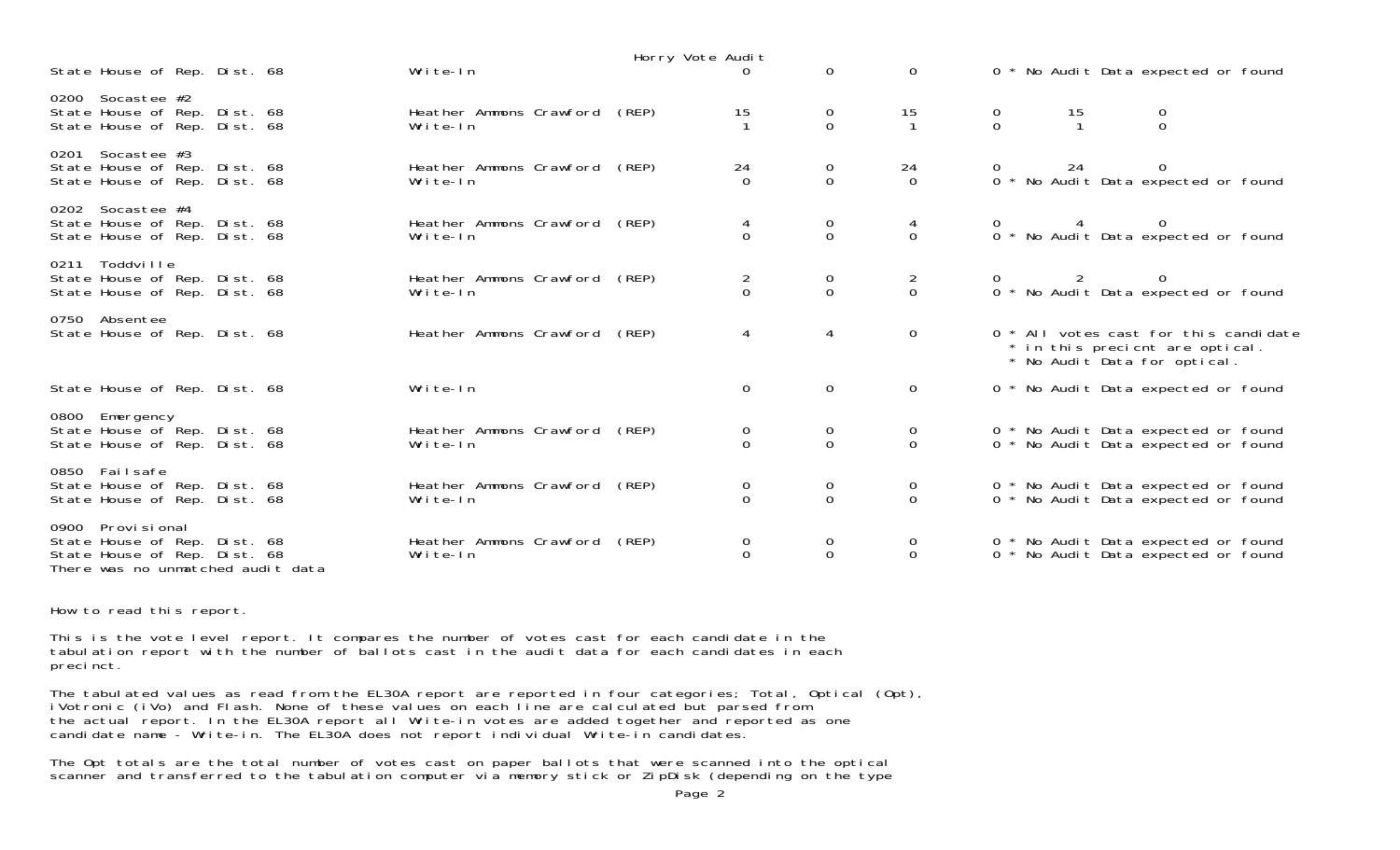## Horry Vote Audit

of device, M100 or M650 used to scan the ballots.) Optical totals should exist only in some but not all of the Virtual Precincts at the bottom of the table.

The iVo totals are the results gathered from the PEBs (Personal Electronic Ballot) which are used to open and close an iVotronic voting machine and, after the polls have closed, gather the ballots cast for transmission to the tabulation system.

The Flash totals are the totals that are read from the flash cards in the rare event that the ballots cannot be copied from the machine to the PEB or from the PEB to the tabulating machine.

The values on the Audit side come from the iVotronic audit data that is read from the flash cards as part of the audit process. That process combines the individual machine data into a master audit file, the EL155 Vote image log.

The EL155 contains a record of all the votes cast on a ballot. The vote images indicate the machine 0counting the number of times a candidate name for a contest appears in a precint we get the number of votes cast in that precinct for that candidates. That number should always match the number of votes cast for that candidate in that contest in the iVo column on the EL30A side of the report.

Optical ballots do not have electonically readable audit files. So if the audit data iVotronic total votes does not match the EL30A iVo value one of two things will occur. The first is if the iVotronic tabulated is zero and the Total tabulated votes match the tabulated Optical votes the following comment is made in the Audit side of the report; All votes cast for this candidate in this precient are optical No Audit Data for optical, or secondly, if the iVotronic total is not zero, a notation indicating which data Audit data In the event a candidate or the combined Write-in candidates did not receive any votes in a precinct the EL30A will report a zero vote count. If there are no votes for this candidate in a precinct in the audit data, the following comment will be placed into the audit report by the auditing software; No Audit Data expected or found.

Finaly the audit software will search the audit data for any votes that were not found on the EL30A report. If it finds some, it will report those vote totals by contest, candidate name and precinct. if it does not find any unmatched audit data it will report; There was no unmatched audit data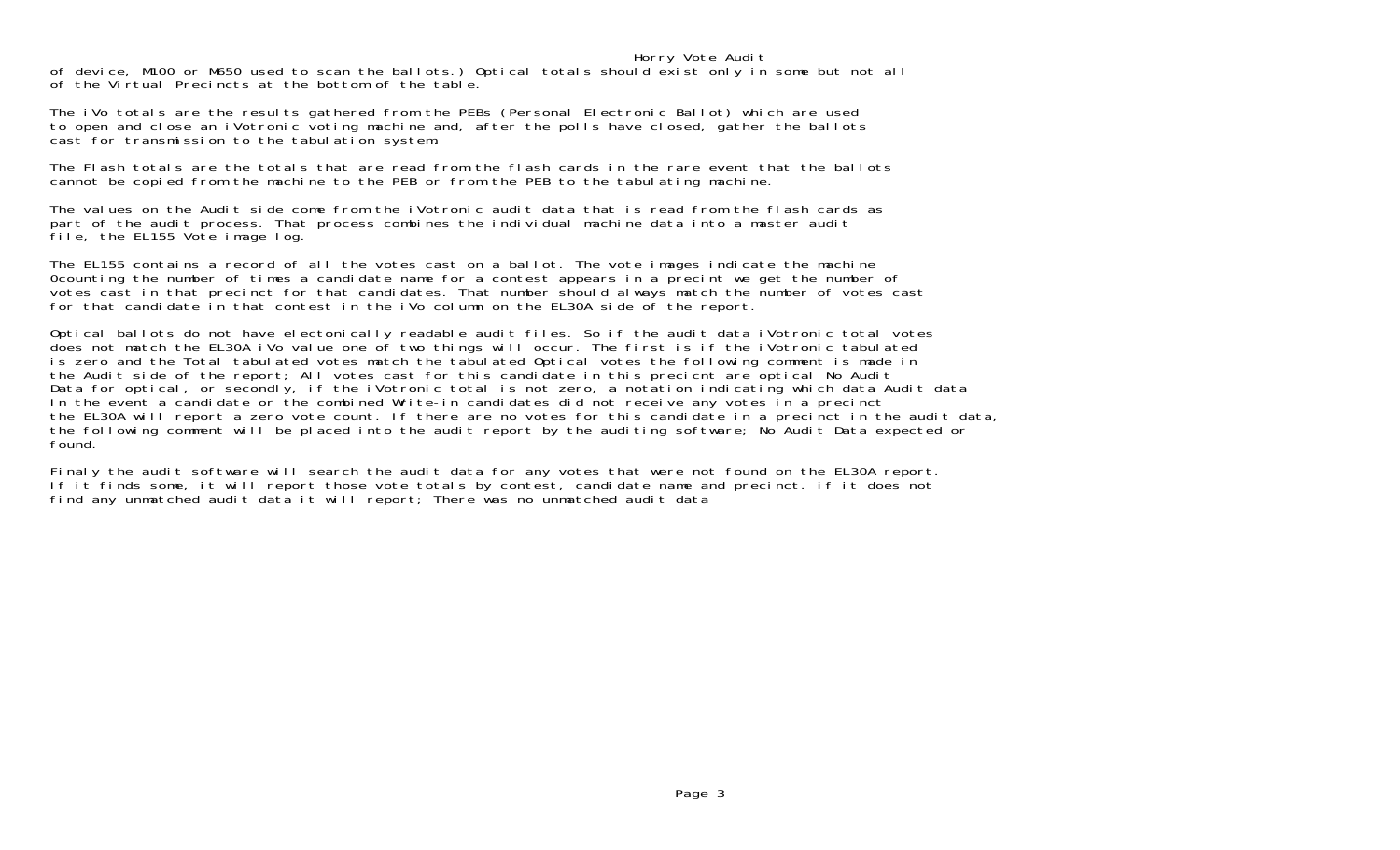Horry EL30A45A Compare

Horry EL30A45A Comparison Report

| Office                                                       | Candi date                                | Party 1 | +-------------FL30A-------------+------------------FL45A-----------------+<br>Tot | Opt iVo Flash   Tot Opt iVo Flash |      |          |       |     | Delta I |
|--------------------------------------------------------------|-------------------------------------------|---------|-----------------------------------------------------------------------------------|-----------------------------------|------|----------|-------|-----|---------|
| State House of Rep. Dist. 68<br>State House of Rep. Dist. 68 | Heather Ammons Crawford (REP)<br>Write-In |         | 204                                                                               |                                   | -200 | $\Omega$ | - 204 | 200 |         |

How to read this report.

This is EL30A EL45A Crosscheck Report. It sums each candidates vote totals in each precinct in the EL30A Precinct Detail Report and compares it to the EL45A Election Summary Report that contains the tabulated total for each candidate in the county.

The values read from the EL30A report are reported in four categories; Total, Optical (Opt), iVotronic (iVo) and Flash. None of these values on each line are calculated but parsed from the actual report. The total lines are the calculated sums of the individual precince line values.

The Opt totals are the total number of votes cast on paper ballots that were scanned into the optical scanner and transferred to the tabulation computer via memory stick or ZipDisk (depending on the type of device, M100 or M650 used to scan the ballots.) Optical totals should exist only in some but not all of the Virtual Precincts at the bottom of the table.

The iVo totals are the results gathered from the PEBs (Personal Electronic Ballot) which are used to open and close an iVotronic voting machine and, after the polls have closed, gather the ballots cast for transmission to the tabulation system.

The Flash totals are the totals that are read from the flash cards in the rare event that the ballotscannot be copied from the machine to the PEB or from the PEB to the tabulating machine.

The values read from the EL45A report are reported in same four categories; Total, Optical (Opt), iVotronic (iVo) and Flash as the EL30A. Like the EL30A they are parsed from the actual EL45A report. The summary candidate totals are compared against the calculated sums for each candidate from, the EL30A report. Each of the values in each line on the EL30A side must match the same value on the EL45A side and the Delta value must be zero.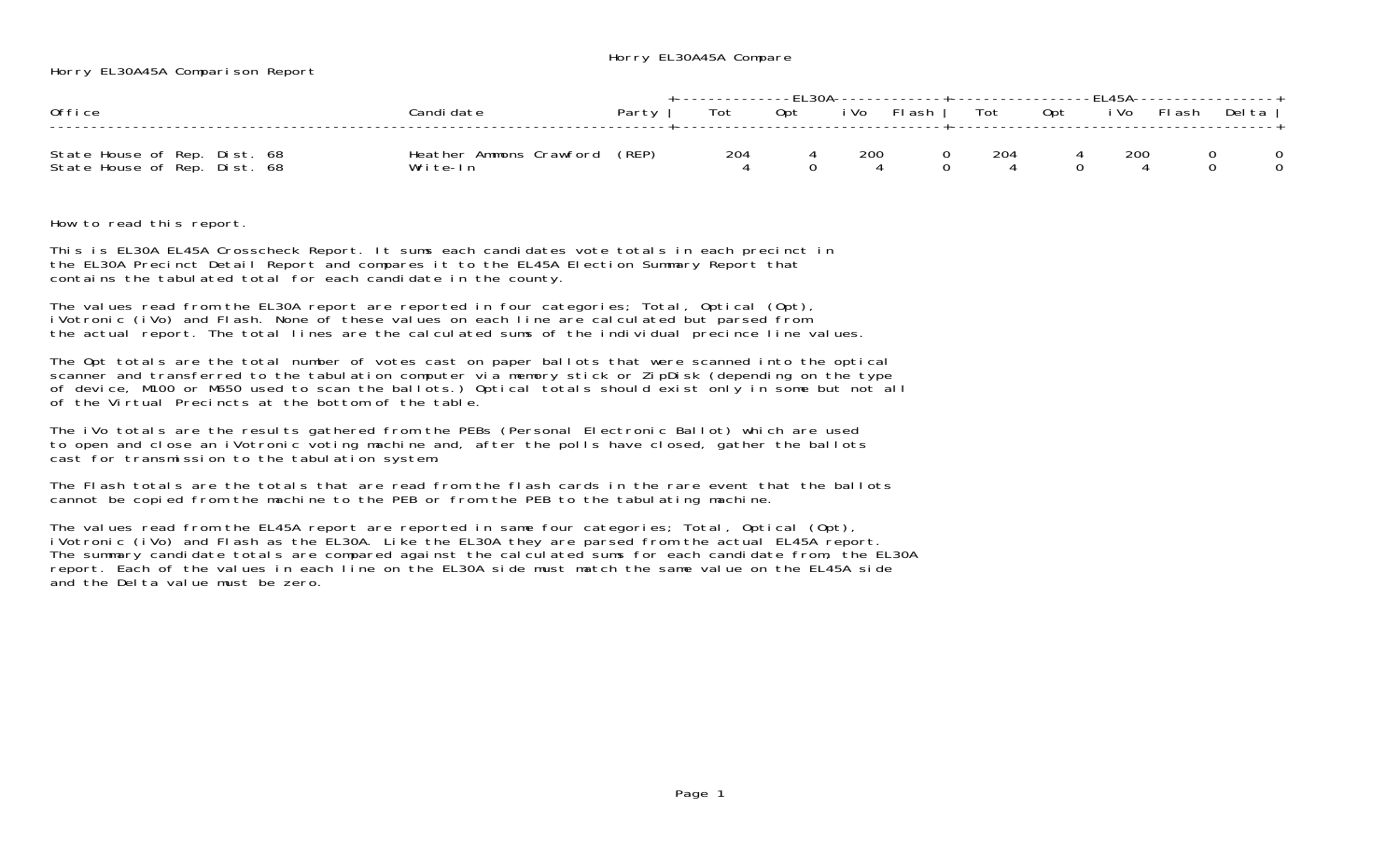PEBUsed

Horry PEB Use Report

| PEBs Used | Comments |
|-----------|----------|
| 144336    |          |
| 145569    |          |
| 150117    |          |
| 151260    |          |
| 154071    |          |
| 119617    |          |
| 154770    |          |
| 229443    |          |
| 134467    |          |
| 154702    |          |
| 146571    |          |
| 141186    |          |
| 113536    |          |
|           |          |

## 13 precincts processed

How to read this report.

This is the PEB Used report. It lists the precints found in the Audit data and lists all the PEBs that were used by the poll workers to open and close the iVotronic machines in that. precinct.

If more than one PEB is used to open and close all the iVotronic machines in a precinct, then the County Election Commission must read ALL the PEBs used in that precinct to assure that they have collected all the ballots from that precinct. A county whose report shows a precinct that has machines open or closed by more than one PEB should double check the Ballot Audit Report against the iVotronic paper tapes and the Poll Book to make sure that all the ballots have been collected and tabulated.